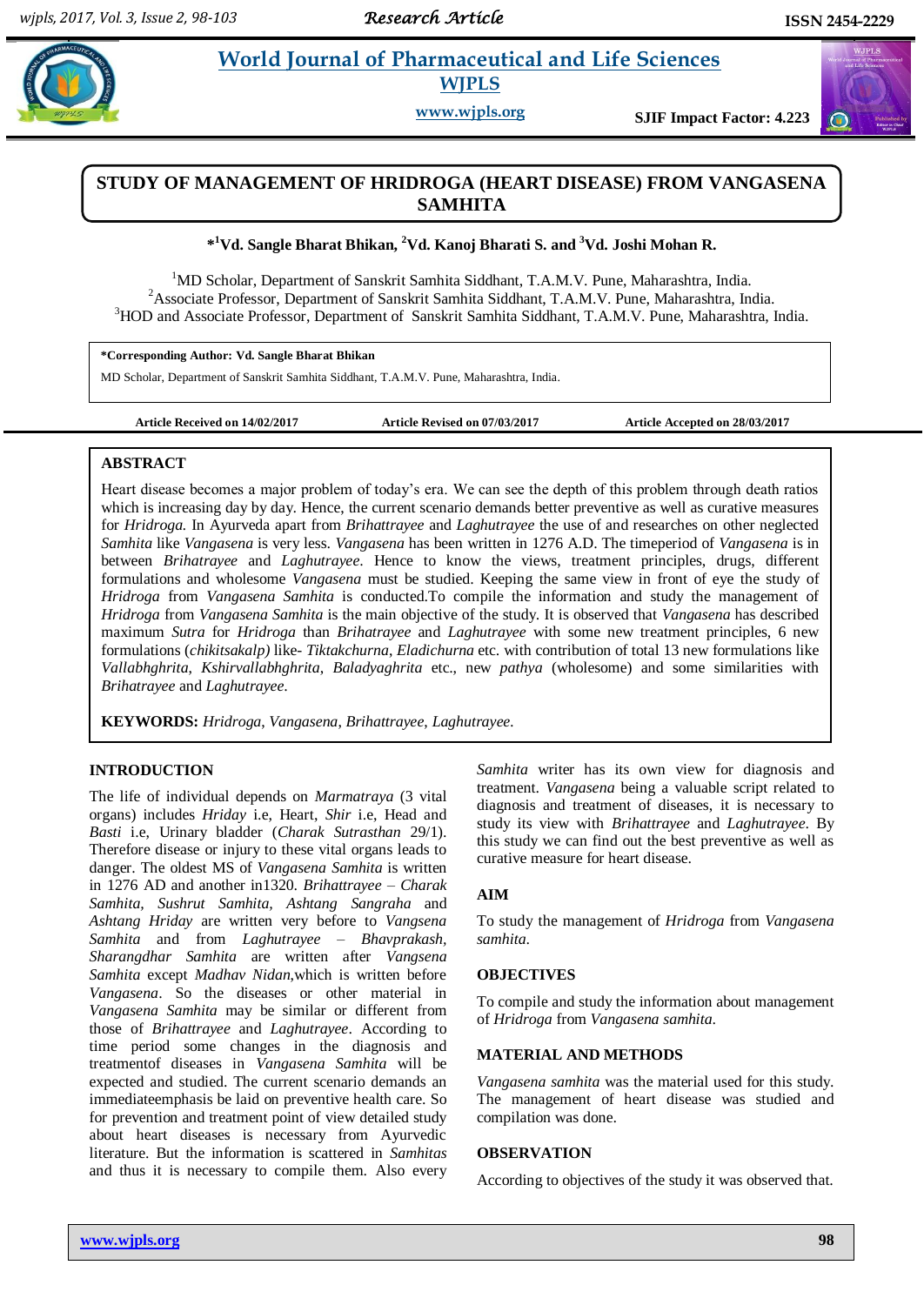## **Comparison of Treatment of Vataj Hridroga.**

| Chikitsa<br>explained<br>(Treatment)     | in   Also explained in                        |
|------------------------------------------|-----------------------------------------------|
| VangasenaSamhita (V.S)                   |                                               |
| 1) Vaman (Emesis- a type of Panchakarma) | Sushruta samhita (Su.S).                      |
| 2) Pippalyadi yoga (Formulation)         | Su.S.                                         |
| 3) Pushkaradi kalka (Paste)              | Charak samhita (C.S), Ashtang Sangraha (A.S), |
| 4) Pushkaradi Kwath (Decoction)          | C.S., A.S., Ashtang Hriday (A.H)              |
| 5) Haritakyadi Ghruta (Butter)           | C.S, A.S, A.H                                 |
| 6) Punarnavadi tailam (Oil)              | C.S, A.S, A.H                                 |

## **Comparison of Treatment of Pittaj Hridroga.**

| Chikitsa explained in V.S                   | Also explained in              |
|---------------------------------------------|--------------------------------|
| 1) Vaman                                    | Su.S                           |
| 2) External application, Shodhan and Ahar   | C.S, A.S.A.H                   |
| 3) Yashthyadi yoga                          | C.S, A.S, A.H                  |
| 4) Arjun Ksheerpaka (A kind of formulation) | Not explained in other samhita |
| 5) Kakubhadi churna (Powder form)           | BhavPrakash(B.Pr)              |
| 6) Kasherukadi Ghruta                       | C.S, A.S, A.H                  |
| 7) Shreyasadi Ghruta                        | C.S, A.S, A.H                  |
| 8) Sthiradi Ghruta                          | C.S                            |

### **Comparison of Treatment of Kaphaj Hridroga.**

| Chikitsa explained in V.S              | Also explained in |
|----------------------------------------|-------------------|
| 1) Samanyachikitsa (General treatment) | C.S. A.S.A.H      |
| 2) Vaman with Vacha/Nimbakwath         | Su. S             |
| 3) kumbhiShatyadiChurna                | C.S               |
| 4) Eladi churna                        | Not explained     |
| 5) Tiktak churna                       | Not explained     |

**Comparison of Treatment of Tri-doshaj Hridroga:** *Samanyachikitsa***-** explained in V.S andC.S **Comparison of Treatment of Krumij Hridroga**

| Chikitsa explained in V.S                            | Also explained in |
|------------------------------------------------------|-------------------|
| 1) Samanyachikitsa                                   | A.S. A.H          |
| 2) For Hrudisthitkrumi (worms situated in the heart) | Not explained     |
| 3) Virechan (Purgation-A panchakarma)                | Su. S             |
| 4) Aromatic Formulation                              | Su. S             |
| 5) Diet (Yava mixed Vidanga)                         | Su. S             |

### **Other Formulation**

| Chikitsa explained in V.S                                    | Also explained in |
|--------------------------------------------------------------|-------------------|
| 1. Formulation-1 (Pushkarmool with Honey)                    | Not explained     |
| 2. Formulation-2 (Hingupanchakam)                            | C.S. A.S.A.H. S.S |
| 3. Formulation-3 (Hinguvachadi)                              | Not explained     |
| 4. Formulation-4                                             | S.S               |
| 5. Formulation-5                                             | B.Pr              |
| 6. Formulation-6 (Mrigshrungputpak-For KashtasadhyaHridroga) | S.S. B.Pr         |
| 7. Formulation-7                                             | B.Pr              |
| 8. Formulation-8                                             | B.Pr              |
| 9. Formulation-9 (VallabhGhruta)                             | A.S.A.H           |
| 10. Formulation-10 (Ksheervallabh)                           | Not explained     |
| 11. Formulation-11(ArjunaGhruta)                             | B.Pr              |
| 12. Formulation-12 (BaladyaGhruta)                           | B.Pr              |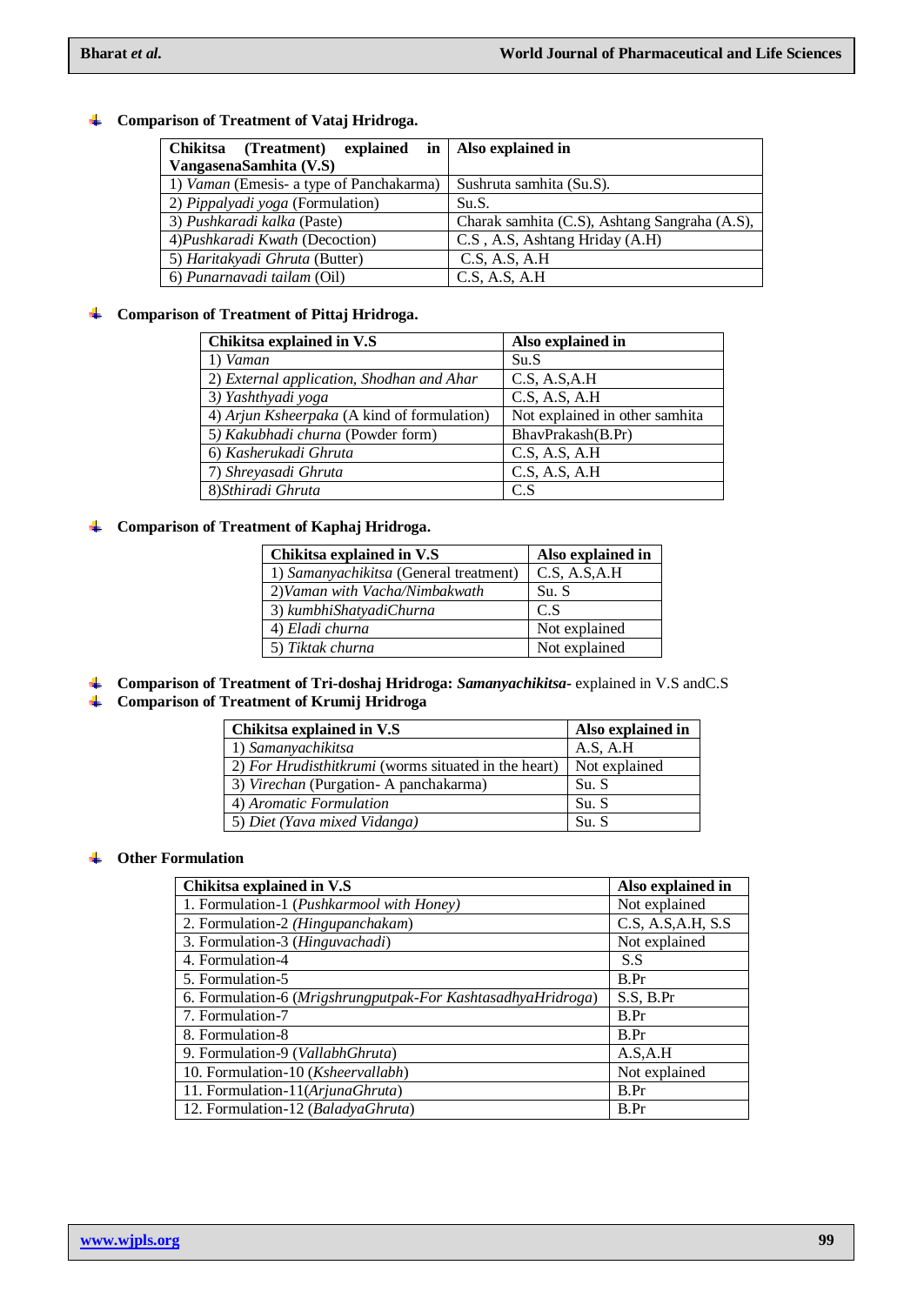### **Pathya in Hridroga**

| Doshawise Pathya explained in V.S                    | Also explained in |
|------------------------------------------------------|-------------------|
| Vataj Hridroga (Milk, Shali rice, Vataghnadravya     |                   |
| siddha Basti (A kind of Panchakarma), Balya dravya,  | Su.S. A.H         |
| Mans rasa- meat soup, Ghruta)                        |                   |
| Pittaj Hridroga (Basti with Honey, oil, Yashtimadhu) | Su.S              |
| Kaphaj Hridroga (Basti with Phaland oil, Sugar       |                   |
| Kulattha swaras-Horse gram juice, Yava-Barley,       | $C.S.$ Su.S       |
| Dhanyaka swaras- coriander juice, Tikshna dravya)    |                   |

### **DISCUSSION**

**1. Treatment of Vataj Hridroga-** *Vaman* is mentiond as *Shodhan Chikitsa* (cleansing treatment) in *Vangasena* with decoction of *Dashmool* which acts on Tridosha's and *Hrudya*(Cardio-protective) also, *Sneha(*aunctous substances*)* and *lavan*(salt) which helps for Vaman procedure (*Vamanopaga*). Same *Vaman Chikitsa* is also mentioned in Sushruta Samhita. In other granthas *Shodhan* is not explained for *Vataj Hrudroga*.

**a) Pippalyadi churna:** The drugs used are of *Pachan* property like *Pippali(piper longum), Ela (Elettria Cardamomum), Hingu(Ferula asafoetida), Vacha (Acorus calamus), Saindhav (Himalyan rock salt),, Ajmoda (Carum roxburghianum)* etc. Hence it may be for the *Pachan* of doshas which are remains after *Vaman* also. The drugs used are of *Hrudya* property also. This churna should be given with sour gruel or sour fruit juice or *kulattha (*Horse gram) soup, curd, wine or *Sneha* or one of the *ghruta* as explained in *Vangasena Samhita*. Again this may be for *Pachan* purpose and as *Anupan* or *Sahapan*(follower drug).

**b) Pushkaradi kalka:** The contents are arranged to reduce *Vata* and to do the *Pachan* of doshas e.g. *Pushkarmool (Inularacemosa) -Ushna(hot),* reduces *kapha*and*Vata, Bijapura-Ushna,* overcomes *Vata, Shunthi(Zingiber officinalis) -Ushna, Snigdha, MadhurVipaki*(end result is sweet)*, Abhaya (chebulicmyrobalan)-Vatanulomani* (downward moving energy of Vata)*, Madhur*(sweet) *and Amla*(sour)*, Yavkshar-Sushma*(penetrating)*, Katu*(spicy)*, Ushna, Dipan* etc. (ref.-Nighantu Ratnakar). *Madhur*, *Amla* and *Lavan* dravyas are used which are best to reduce *Vata* (ref.-C.Su.1/59). Most of the drugs used are '*Hrudya'* also.

**c) Pushkaradi kwath:** In Charak Samhita '*Bhutik'* which is used instead of '*Putik'*. The meaning of both drugs is different. In Ayurvediyshabdakosh, '*Bhutik*= *Ajmoda*/*Yavani'* and '*Putik*= *Chirbilva*/ *PutiKaranj (Caesalpinia bonducella)*' but the properties of both the drugs are not so different which is used for the purpose of this yoga i.e. both are of *Katu*, *Ushna*, *Pachan*, *Krumihar*(worm removal) property and pacifies *Vata* (Nighantu Ratnakar). *Vagbhata* is not mentioned '*Putika* and *Matulunga'* as contents of this yoga.

**d) Haritakyadi ghruta:**In this yoga *Vatanulomak* and *Pachan*, *Madhurvipaki*, *Tiktarasdravya* as well as which pacifies doshas and which overcomes *Hridroga*like *Hrudyadravya*-*Haritaki(Terminalia chebula)* and *Shunthi* has been used which are very useful to overcome the pain in *Hridroga* as well as pain in the *Parshva*(Flanks) region.

**e) Punarnavadi tailam:** *Kapittha(Limonia acidissima)* is *Madhur, Amla, Grahi,* reduces *Pitta*and*Vata* and *Kulattha* is *Madhur, Amlavipaki,* reduces *Kapha*and*Vata* (NighantuRatnakar). Oil is processed with *Punarnava (Boerhaviadiffusa)* and other drugs. *Punarnava* is *Hrudya* also. The drug which reduces *Vata* as well as *Kapha* has chosen for this yoga. Therefore, this yoga may be used when there is a *Vata* dosha with *kapha* dosha *anubandha.*

**2) Pittaj Hridroga-**The drugs used for *Vaman* purpose are *Madhur, Shita, Snigdha, Amla, Kashaya*(astringent) (NighantuRatnakar) and helps to induce *Vaman* easily as well as both the drugs having *Hrudya* property and reduces *Pitta*. For *Virechan* purpose he advised to apply *shitapradeha* as external application, it may be to reduce heat produced due to *Pitta* and take bath before *Virechan* then advised to give *Draksha(Vitis vinifera)*, Sugar, *Parushak(Grewia asiatica)* which reduces *Pitta* by *Madhur* and *Shit*a guna and honey for proper *Virechan* then after *Virechan* he advised to give food which overcomes *pitta*.

**a) Yashthyadi yoga**: In this yoga, *Vangasena* advised to take *Yashtimadhu(Glycyrrhiza glabra) churna* and *Katuka(Picrorrhiza kurrooa)churna* with water added with sugar. Both drugs are of *Pittaghna* property and *Katuka* is *Rechak*, *Bhedak* and cures heart disease also (Nighantu Ratnakar). This combination is helpful to alleviate *Pitta*dosha.

**b) Arjun kshirpaka:***Kshirpaka* of *Arjuntvak(Terminalia arjuna) churna*-*Hrudya*, *Balya*(which gives strength), *Hridroganashak* used with *Laghupanchamoola*-pacifies *Vata* and *Pitta* or *Bala*-*Balya* and *Vatpittahar* or *Madhuka (Yashtimadhu*)-*Pittahar* (NighantuRatnakar) added with sugar has prepared and given to the patient of *Hridroga*.

**c) Kakubhadi churna:** *Arjuna* having *kashay rasa* which is helpful to minimize *Pitta* and it is *Hrudya* also.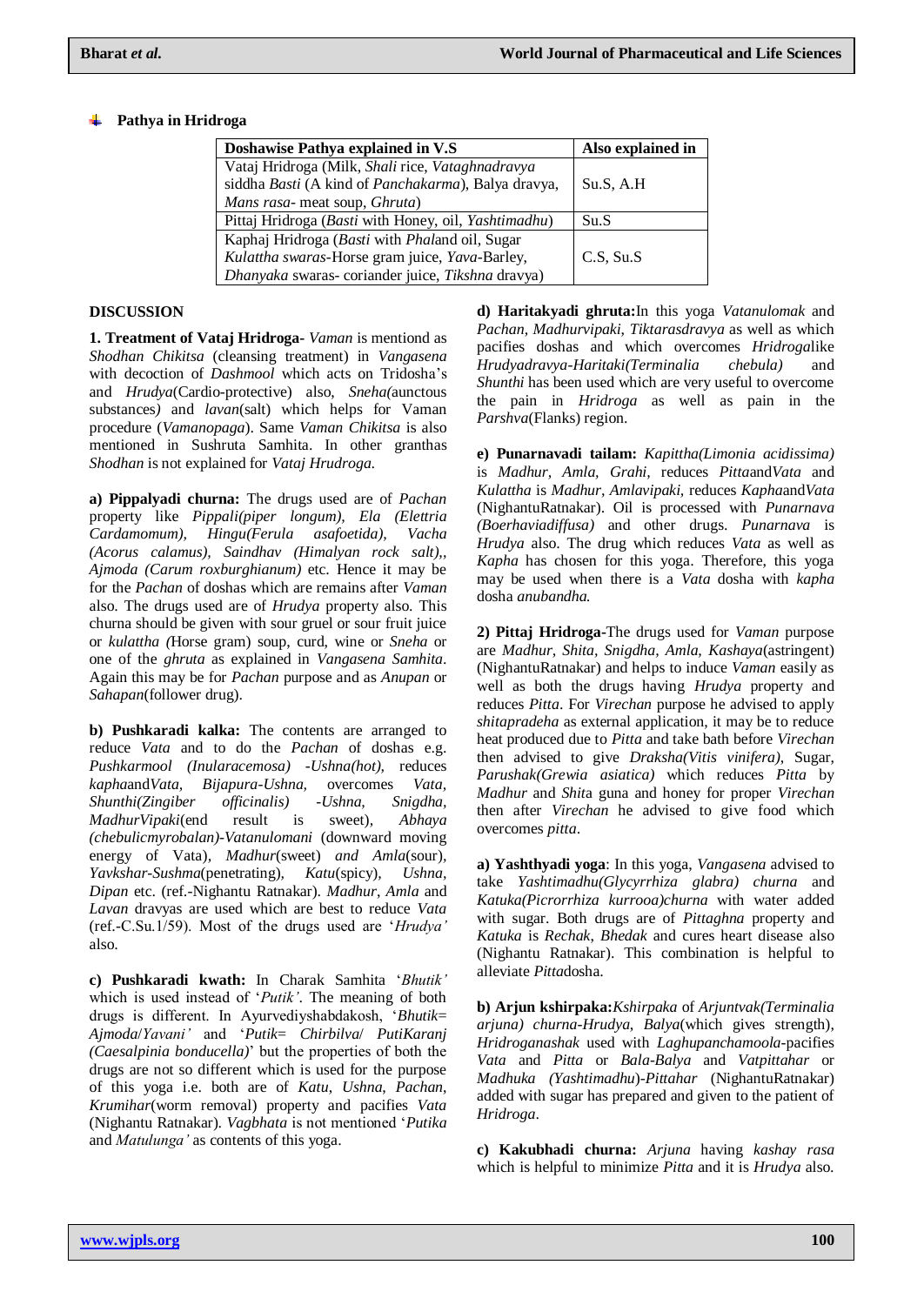It provides strength to the Heart. *Ghruta*, Milk and *Gudaambha*(water of Jaggary) which used as *Anupan* and helps to reduce *pitta* dosha also.

**d) Kasherukadi ghruta:**In this yoga *Vangasena* has explained the meaning of '*Bis* and *granthi'* separately i.e. '*Bis*= Lotus root' and '*Granthi*=*Pippalimul(root of Piper longum)'* and Charaka and *Vagbhata* has explained *Bisgranthi* is a single word i.e. '*Bisgranthi*=Lotus root'. All drugs used in this yoga is of *Shita* property and *Pachan* property which is opposite of *Pitta* properties and *Ghruta* itself as a *Pittaghna*(reduces pitta).

**e) Shreyasadi ghruta**: In *Chakrapani* commentary on *Charaka*, '*Shreyasi*=*Rasna' (*and in Sarvangsundar and Ayurvedrasayan commentary of *Arundatta* and *Hemadri* respectively, *Shreyasi=Gajapippali* while in Vangasena '*Shreyasi*=*Haritaki'*. The actual meaning of *Shreyasi* is *Rasna* as well as *Haritaki*. Both drugs reduce *Vata* as well as *Pitta* and *Gajapippali* is also of *Snigdha*, *Laghu*, *Tikta* (bitter) which is helpful for *Vata* and *Pitta* also. Here we can see the different view of both Acharya's. Most of the drugs used in this yoga are from the *Jivaniya* Group (life promoting). All the drugs of *Jivaniya* group have *Madhur rasa*, *snigdha* and *shitalguna*. *Haritaki* contents five *rasa* except *lavana*, therefore it is *tridoshahar* also. Other drugs used are of *Pittaghna* and *Shita* property.

**f) Sthiradi ghruta:** *Shaliparni (Desmodium gangeticum)* itself is of *Madhur*, *Tiktarasa* and *Rasayana* and *Vrushya* also (NighantuRatnakar). *Ikshurasa*(Sugarcane juice), *Draksharasa* and Milk all are *pitta* alleviators through *Rechan* property and *ghruta* itself is a good *pittaghna* and *Dipan* also.

**3) Kaphaj Hridroga-**For *Vaman* he explained *Vacha* and decoction of *Nimba (Azadiracta indica)* which is of *Ushan, Tikshna, Ruksha, Tikta, Katu property*  (NighantuRatnakar), all are opposite to *Kapha* and then advised to take *churna* which is mentioned in *Vataj Hridroga* after *Vaman* i.e. *Pippalyadichurna*. It may be for the *Pachan* of remaining doshas.

**a) Kumbhishatyadi churna:** Most of the drugs reduce *Kapha* due to the *rasa* and qualities of that particular drug. Few drugs are which reduces *Vata*, *Balya* and *Hrudya* also.

**b) Eladi churna:** Contents are *Sukshma*-*ela* and *Pippalimul* and *Anupan* is *ghruta*. Both the drugs have *Kaphaghna*- *Ruksha*, *Tikta*, *laghu* and *pachan* property.

**c) Tiktaka churna:** The speciality of this yoga is; it has all the drugs which have the property useful in all types of *Hridroga* viz. *Dipan, Pachan, Jivaniya, Vataghna, pittaghna, kaphaghna, Tridoshaghna, krumihar* etc.

**4) Tri-doshaj Hridroga**- For the *Agnidipan* and *Pachan* of the dosha the *Langhan* is necessary. Acharya advised to take *PathyakarAahar* (wholesome food) and *Vihar*(behavior) because after *Langhan* and *Pachan* if wholesome food is not taken then it would helps dosha to increase further. After completing these two steps only the increased dosha became start to reduce or comes to *Swasthana* (real position of dosha in the body) then he advised to give the *Chikitsa* as per each dosha.

**5) Krumij Hridroga**- *Krumij Hridroga* is the next step of *Tridoshaj Hridroga* hence for the *Pachan* of the increased dosha;*Langhan* and *Pachan* is advised here.

*Vidanga* **and** *kushthachurna* **with** *Gomutra (***cow urine***)-Vidang*a (*Embelia ribes)* has *Krumihar* and *Pachan* property while *Kushta (Saussurea lappa)* is also having *Pachan* and *Lekhan* (like scrubbing) property which is helpful to remove *krumi*. *Vidang*a is *Hrudya* also.

*Virechan-* helps to remove *Krumi*.

**Aromatic formulation (***Sugandhidravya***)-**The drugs which are used in this combination are of *Pachan*, *Dipan* and *krumihar* property. Due to *Sugandhidravya krumi* may be attracted towards them and hence it will help to remove *krumi* easily. Acharya *Sushrut* explained this yoga to remove the *krumi* from downward path i.e from anal region.

After the removal of *krumi Vangasena* and *Sushruta* has advised to take *Yava* (Barley) with *Vidanga* as a diet. Both are of *katu, Ushna, sushma, Dipan, Laghu* and overcome *Hridroga* (NighantuRatnakar). It may be to remove or alleviate the small *krumi* and also to stop the production of *krumi*.

**Pathya: 1) Vataj Hridroga-***Ahardravya* or dravya which are used as *Pathya* has *Vataghna*, *dipan* and *Balya* property. The oil for *Basti* purpose is processed with *Vataghna* dravya. Hence it is beneficial to reduce *Vata* dosha.

**2) Pittaj Hridroga-**In *Vangasena Samhita*, *Basti* is prescribed as a *Pathya* with honey, it may be because honey is having *Madhur* and *Kashayrasa* which reduces *Pitta* dosha but increases *Vata* dosha also hence to overcome this drawback *Basti* will be prescribed. Oil and honey is also prescribed as *Pathya*, here same rule will be followed by *Vangasena* and Acharya *Susruta* because properties of oil are opposite to *Vata* dosha and it helps to minimize the some properties which increases *pitta* and properties of honey are helpful to increase *Vata* but oil is there to alleviate the increased *vata* and honey is helpful to stabilize the *pitta* dosha. *Yashtimadhu* is also used in the *Basti,* it may be because it reduce *vata* as well as *pitta*.

**c) Kaphaj Hridroga-***Kulattha* and *Yava* help to alleviates *Kapha* dosha with their *Ruksha* property. *Dhanyamla* and *Tiksha* dravya reduces *kapha* dosha with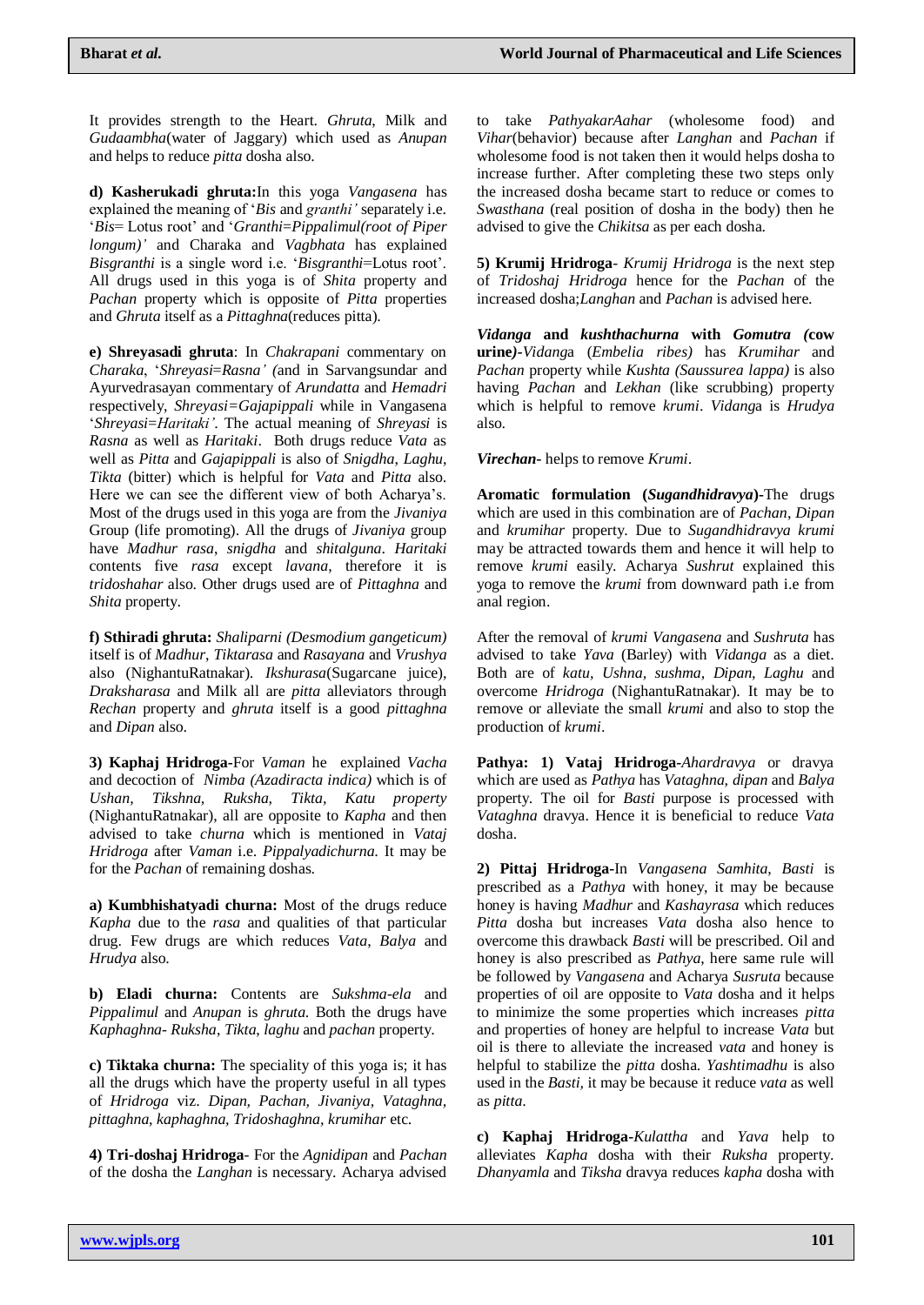the help of *Sushma* and *tiksha* quality which removes the *Kapha* from the very minute channels (*strotasa)*.

#### **Other formulations**

**a) formulation-1:** *Pushkarmul* reduces *Kapha* and *vata*, *Parshvashoolhar* (reduces pain in the flank region) and *Ushna* drug and honey is used as a mediator to help the *Pushkarmul* to reach upto the target organ with the help of its *Sushma* quality.

**b) formulation - 2:** *Hingupanchakam*: The drugs reduce *Vata* as well as *kapha* and cardio-protective also.

**c) formulation- 3:** *Hinguvachadi*: The drugs used are of multiple properties like *Dipan, Pachan, Tridoshahar, Krumihar* etc (NighantuRatnakar). Therefore this yoga is helpful in all types of *Hridroga*. We can say that this is also a unique and exclusive contribution for all *Hridroga* explained by *Vangasena*.

**d) formulation- 4:** *Dashmoolkwath*:As *Dashmool* pacifies all the doshas and additions; salt and *Yavkshar*(Alkali prepared from Barley plant) shows *Pachan* action, combination works as Cardio-protective.

**e) formulation- 5:** All drugs used are cardio-protective in nature and pacifies all the doshas with *dipan*, *Pachan* properties.

**f) formulation- 6:** Mrugshrungputpaka: This yoga is explained for '*Kashtsadhya Hridroga'*( very difficult to treat) and prepared with the help of '*Puta* method (close method)'. Therefore after the '*Agni sanskar'*(contact with fire) this yoga becomes more useful. 'Harinshrung'(black buck horn) is used in this yoga. *Karya-karan bhav*(principle) behind the use of *Mrug shrunga* in the formulation of *Hridroga* -*Mruga* is running very fastly still their heart is not going in fatigue it proves that the heart of the *Mruga* is very strong and purpose of using only *shrung* of this animal because *Shrung* is *Asthi sthan*(Bone) and Head region remains in the air ie. *Asthi- Dharankarma- Prakrut Aakash*. According to *Pindi-Bramhandi Nyaya* production of new *Sira* (collaterals) due to *Prakrut Aakashiy karma* of *Shrungasthi* occurs. The speed of this animal is very fast hence demand of blood is more towards heart and due to this cardiac output, cardiac supply and ultimately cardiac indurance increases. This *shrunga* before giving *puta*, mixed with Cow ghee because *ghruta* minimizes *Ruksha* (dry) guna of the *shrunga*. Hence this yoga is also useful in the *kashtasadhya Hridroga***.**

**g) formulation- 7:** In this yoga drug used is *Arjuna* which overcomes *Hridroga* and gives strengthto the heart and *Godhuma(wheat)* is *Balya* for Hruday by alleviating *Vata* dosha. Oil and *ghruta* reduces*Vata* and *pitta* respectively. So this yoga is also *Tridoshahar*.

**h) formulation- 8:** Here Sugar reduces *vata,pitta* and *Krumi*, honey reduces *kapha* and *pitta* and sometimes increases*Vata*also.

**i) formulation- 9:** Vallabhaghruta: Both the drugs used in this yoga are of '*Hrudya'* quality and hence both are *Hridroganashaka* also but both the drugs having common property is *Vatahar* hence this yoga is mostly useful in *VatajHridroga* as well as *Vatajanyavyadhi* (diseses occurred due to *vata*dosha).

**j) formulation- 10:** Kshirvallabhaghruta: Due to *Kshir*(Milk) the *Vatahar* property of both the drugs becomes strong and hence this yoga is more useful in *Apatantraka*vyadhi as said by Vangasena in the *falshruti*(usage) of this yoga.

**k) formulation- 11:** Arjunaghruta: *Arjun* is having *Hrudya* quality and it is *Tridoshahar* also.

**l) formulation- 12: Baladyaghruta:** This yoga is the combination of all *Balya* drugs which strengthens the heart and keeps heart healthy.

Acharya Vangasena and other Samhitakar have chosen the drugs in Hridroga are most of *Hrudya* quality, *Pachak* and reduces*Vata*. So the importance is given to Vata mainly. We can say that every Hridroga will not be occured without contribution of *Vata*dosha. Therefore when any *Chikitsak* (practitioner) is going to treat *Hridroga* patient he should keep in mind *Vata*doshaand treat accordingly by choosing appropriate drugs for it.

### **CONCLUSION**

After studying the management of *Hridroga* from Vangasena we can conclude that,

1. He has mentioned *Shodhan Chikitsa* for each type of *Hridroga*; specially advised *Vaman* for all types of *Hridroga*.

- 2. Total 6 new formulations are found.
- *a) Eladi churna*
- *b) Tiktak churna*
- *c) Vidanga-kushtakrumihar yoga*
- *d) Pushkarmool yoga* (formulation-1)
- *e) Hinguvachadi yoga* (formulation- 3)
- *f) Kshirvallabha ghruta*

3. Sharangdhar and Bhavprakash followed Vangasena in management. They have used 7 Yoga mentioned by Vangasena only viz.

- *a) Dashmool kwath*
- *b) Haritakivachadi yog*(formulation- 5)
- *c) Mrigshrung putpaka*
- d) *GodhumArjun churna*(formulation- 7)
- *e) GodhumArjun yog*(formulation- 8*)*
- *f) Arjuna ghruta*
- *g) Baladya ghruta*

Therefore, we can say that Vangasena has explained total 13 new formulations in his Samhita for *Hridroga*.

4. Use of *Arjuna* drug is found more in the formulations of Vangasena.

6. Prophylaxis for *Hridroga*-

a) *Pathya*: *Aharaj- Mansrasa, Balyadravya,* Milk*, Ghruta, Dhanyak* (Coriander)*, Yava, Kulittha* etc.

*Viharaj- Basti* is a *ViharajPathya* in all types of *Hridroga*.

### **Further Scope of the study**

One can take trial on *Hridroga* patient of any formulation mentioned in *Vangasena Samhita* and observe the results. Also we can use the *Basti* for the *Hridroga* patient as a prophylaxis point of view.